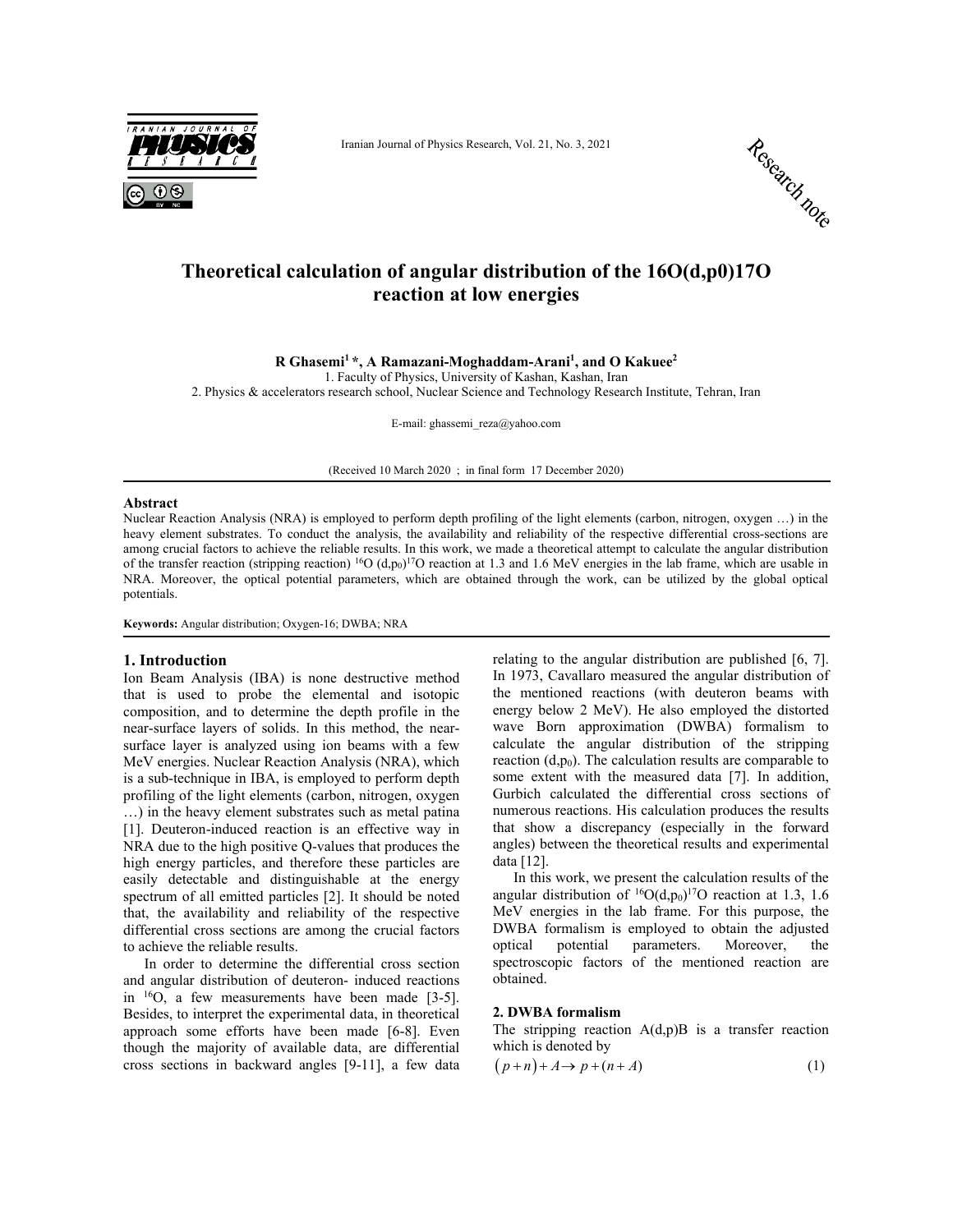

**Fig. 1.** The schematics of prior and post form for DWBA formalism. In each form, the bound particles are surrounded by a circle.



**Fig. 2.** Coupling scheme for the <sup>16</sup>O( $d, p_0$ )<sup>17</sup>O transfer reaction. The solid arrow shows the transition.

Where p represents proton, n represents neutron, d represents deuteron, A represents the target and  $(n+A)$ represents the final nucleus [13]. The stripping reaction is schematically shown in fig. 1.

If transfer couplings are weak the stripping reaction amplitude is calculated using DWBA equations (Eq. 2)

$$
f_{DWBA} = A_i A_f \chi_{p-(A+n)}^{(-)} \phi_{(A+n)} |V_{prior/post}| \chi_{d-A}^{(+)} \phi_d \quad (2)
$$

$$
V_{Prior} = V_{n-A} + U_{p-A} - U_{d-A} \tag{3}
$$

$$
V_{Post} = V_{n-p} + U_{p-A} - U_{d-(A+n)}
$$
\n(4)

Where  $f_{DWBA}$  is the transfer amplitude,  $A_i = d|p$  (the overlap between deuteron and proton wave functions) and  $A_f = (n + A)A$  (the overlap between the target and final nucleus wave functions) are the initial and final spectroscopic amplitudes, respectively. In addition,  $(-)$ <br>p-(n+A)  $\chi_{p-(n+A)}^{(-)}$  and  $\chi_{d-A}^{(+)}$  are the initial and final distorted waves, respectively,  $V_{Prior}$  and  $V_{Post}$  are the transition potentials in prior and post form, *Φd* is the projectile bound wave function and  $\Phi_{(n+A)}$  is the final wave function. Moreover,  $V_{n-A}$ ,  $U_{p-A}$ ,  $U_{d-A}$ ,  $V_{n-p}$ ,  $U_{p-A}$ and  $U_{d-(A+n)}$  represent the interaction potential between neutron and target, proton and target, deuteron and target, neutron and proton, proton and target nucleus and deuteron and final nucleus (A+n), respectively.

Finally, the differential cross section is calculated using equation

$$
\frac{d\sigma}{d\Omega} = \frac{m_d m_p}{(2\pi\hbar^2)^2} \frac{K_p}{K_d} \left| f_{DWBA} \right|^2 \tag{5}
$$

Where  $m_d$  and  $m_p$  are the reduced masses of deuteron and proton,  $\hbar$  is the reduced Planck's constant,  $K_p$  and  $K_d$  are the momentum vector of proton and deuteron.

#### **3. Results and discussion**

The post form of the DWBA formalism is employed to analyze experimental angular distribution of the stripping reaction  ${}^{16}O(d,p_0)$ <sup>17</sup>O at the energy of 1.3, and 1.6 MeV in the lab frame. The schematic of the transfer reaction is shown in Fig. 2 [8]. The angular distribution is calculated using equation

$$
f_{DWBA} = \langle d|p\rangle \langle (n+A)|A\rangle \langle \chi_{p-(n+A)}^{(-)} \Phi_{(n+A)} |V_{n-p} - V_{p-A} - U_{d-(A+n)} | \chi_{d-A}^{(+)} \Phi_d \rangle
$$
 (6)

It is assumed the valence neutron occupies  $1d_{5/2}$  level in shell model. Computer code FRESCO is employed to calculate the angular distribution [14]. The essential physical parameters, which are used through the calculations, include the initial and final spectroscopic factors, distorted potential for the entrance channel  $(d+16O)$ , distorted potential for the exit channel  $(p+17O)$ , the core-core potential for  $(p+16O)$ , the binding potential for projectile (p+n), and the binding potential for target  $(n+16O)$ . The optical model is used for all mentioned potentials except the projectile binding potential. The form of optical potential is [13]

$$
U(r) = V_c(r) - Vf_i(r) + 4ia_iW \frac{df_i(r)}{dr}
$$
  
+ 
$$
V_{so} \left(\frac{\hbar}{m_{\pi}c}\right)^2 \frac{1}{r} \frac{dg_i(r)}{dr} (2l.s)
$$
 (7)

$$
f_i(r) = \frac{1}{1 + \exp(\frac{r - r_i}{a_i})}, i = V, W
$$
\n
$$
(8)
$$

$$
g_i(r) = \frac{1}{1 + \exp(\frac{r - r_i}{a_i})}, i = V_{so}
$$
 (9)

Where  $V_c(r)$  is the coulomb term,  $V_f(r)$  is the real volume term,  $4ia_iW \frac{df_i(r)}{dr}$  is the imaginary volume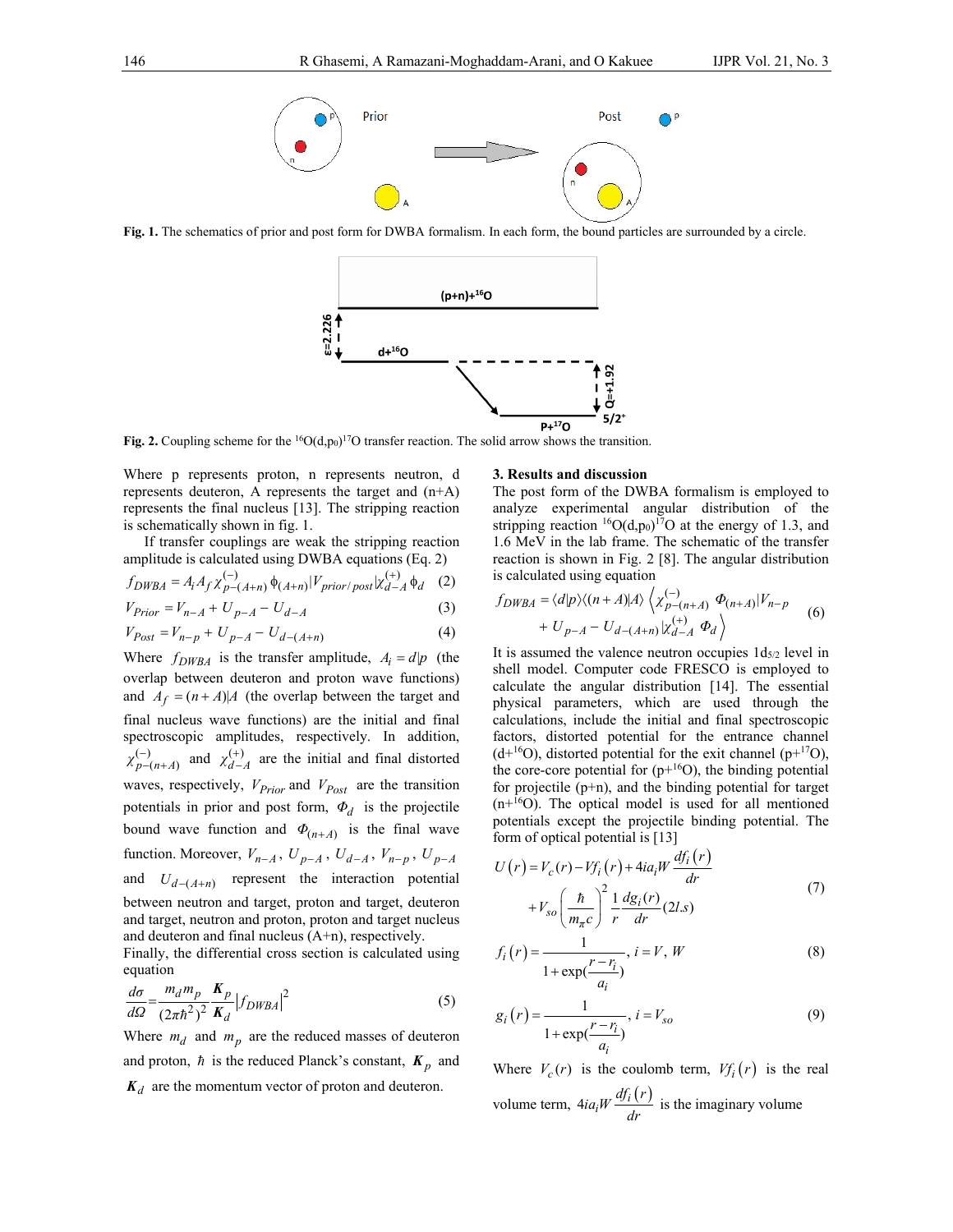**Table 1.** The adjusted optical model parameters at 1.3 MeV that used in the DWBA calculations. Potential depths are in MeV and radii and diffusiveness are in fm.

| parameters  | Entrance | Exit | Core-Core | Binding $(n+{}^{16}O)$ |
|-------------|----------|------|-----------|------------------------|
| V           | 99.77    | 60.1 | 60.1      | 48.74                  |
| rv          | 1.013    | 1.26 | 1.26      | 1.25                   |
| av          | 0.879    | 0.65 | 0.65      | 0.65                   |
| W           | 7.1      | 8.9  | 8.9       | 6.75                   |
| rw          | 1.810    | 1.26 | 1.26      | 1.25                   |
| aw          | 0.356    | 0.7  | 0.7       | 0.7                    |
| $V_{SO}$    | 7.5      | 5.0  | 5.0       | 5.5                    |
| <b>r</b> so | 1.45     | 1.25 | 1.25      | 1.25                   |
| aso         | 0.65     | 0.65 | 0.65      | 0.65                   |
| $r_c$       | 1.25     | 1.25 | 1.25      | 1.0                    |

**Table 2.** The adjusted optical model parameters at 1.6 MeV that used in the DWBA calculations. Potential depths are in MeV and radii and diffusiveness are in fm.

| parameters   | Entrance | Exit | Core-Core | Binding( $n+16$ O) |
|--------------|----------|------|-----------|--------------------|
| V            | 111.10   | 53.5 | 53.5      | 47.5               |
| rv           | 1.010    | 1.25 | 1.25      | 1.25               |
| av           | 0.870    | 0.65 | 0.65      | 0.65               |
| W            | 6.8      | 7.7  | 7.7       | 7.7                |
| rw           | 1.885    | 1.25 | 1.25      | 1.25               |
| aw           | 0.364    | 0.7  | 0.7       | 0.7                |
| $\rm V_{SO}$ | 6.0      | 5.5  | 5.5       | 5.5                |
| rso          | 1.4      | 1.25 | 1.25      | 1.25               |
| aso          | 0.7      | 0.65 | 0.65      | 0.65               |
| $r_c$        | 1.25     | 1.25 | 1.25      | 1.0                |

term,  $V_{so}$  $\left(\frac{\hbar}{m_{\pi}c}\right)^2 \frac{1}{r} \frac{dg_i(r)}{dr}$  (2*l.s*) is the real spin-orbit

term,  $r_i$  and  $a_i$  are the radii and the diffusivities, respectively,  $m_{\pi}$  is the pion mass, *l* is the orbital angular momentum of relative motion of the scattered particle and the nucleus and *s* is its spin. The coulomb term is the interaction of a point charge with uniformly charged sphere of radius  $R_c$ 

$$
V_c(r) = \begin{cases} \left(\frac{3}{2} - \frac{r^2}{2R_c^2}\right) \frac{Z_p}{Z_s} \frac{Z_s e^2}{R_c} & r \le R_c\\ \frac{Z_p}{Z_s e^2} & r > R_c \end{cases}
$$
(10)

Where  $Z_p$  and  $Z_s$  are the atomic number of the point and charged sphere, respectively.

A potential with a Gaussian geometry  $(V(r) = -V_0 \exp[-(r/r_0)^2])$  with parameters V<sub>0</sub>=72.15 MeV and  $r_0$ =1.484 fm represents the projectile binding potential [15]. The potential parameters of the entrance channel potential are obtained using the energy-dependent global optical potential from Ref. [16]. In addition, the energy-dependence potential parameters are employed for the exit channel, the target biding potential, and the core-core potential from Ref. [17]. Moreover, the average compound nuclease (CN) contribution at energies 1.3 and 1.6 MeV are calculated 1.3 and 1.8 mb, respectively [7]. Due to numerous variable parameters, it is assumed that some of them, which have less effect on the final results, are fixed. To fit the other parameters with experimental data from Ref. [7], first the compound nucleus contributions are reduced form the

experimental data, then the fitting is conducted to obtain the adjusted potential parameters. Moreover, the initial spectroscopic factors  $(S_i = |A_i|^2 = |\langle d|p \rangle|^2 = 1)$  and the final spectroscopic factor  $(S_f = |A_f|^2 = |\langle (n+A) | A \rangle|^2 = 0.83$  are obtained. All adjusted optical parameters, which are written in bold number, along with the rest are listed in Table 1, and 2. In addition, the calculated and experimental angular distribution are shown in Fig. 3, and 4.

If one contracts the obtained results with the calculations that made by Cavallaro and Gurbich, It is clear that the angular distribution, which are produced by our adjusted parameters, is better fitted with the experimental data. It shows that the assumption  $(1d_{5/2})$ level) about the valence neutron in 17O is correct. Cavallaro performed the same procedure to obtain theoretical angular distribution but he did not report his assumption about the valence neutron and he also did not manage to adjust the potential parameters. Moreover, he ignored the spin-orbit term for optical potential. Besides, Gurbich employs R-Matrix theory to calculate compound nucleus (resonance) contribution and used optical model to calculate the direct reaction (stripping reaction) contribution. The direct reaction  ${}^{16}O(d,p_0){}^{17}O$  is a transfer reaction, which target nucleus <sup>16</sup>O ( $I^{\pi} = 0^{+}$ ) converts to the ground state <sup>17</sup>O ( $I^{\pi} = 5/2^{+}$  E<sub>x</sub>=0). In this case, the angular distribution must be comparable to the experimental data while the graph, which is produced by Gurbich, is comparable with the transition to the first excited state of  $(I^{\pi} = 1/2^+ E_x = 0.871)$ . The reason for discrepancy (especially in the forward angles) is, he concentrated on the backward angles where it is more applicable in IBA.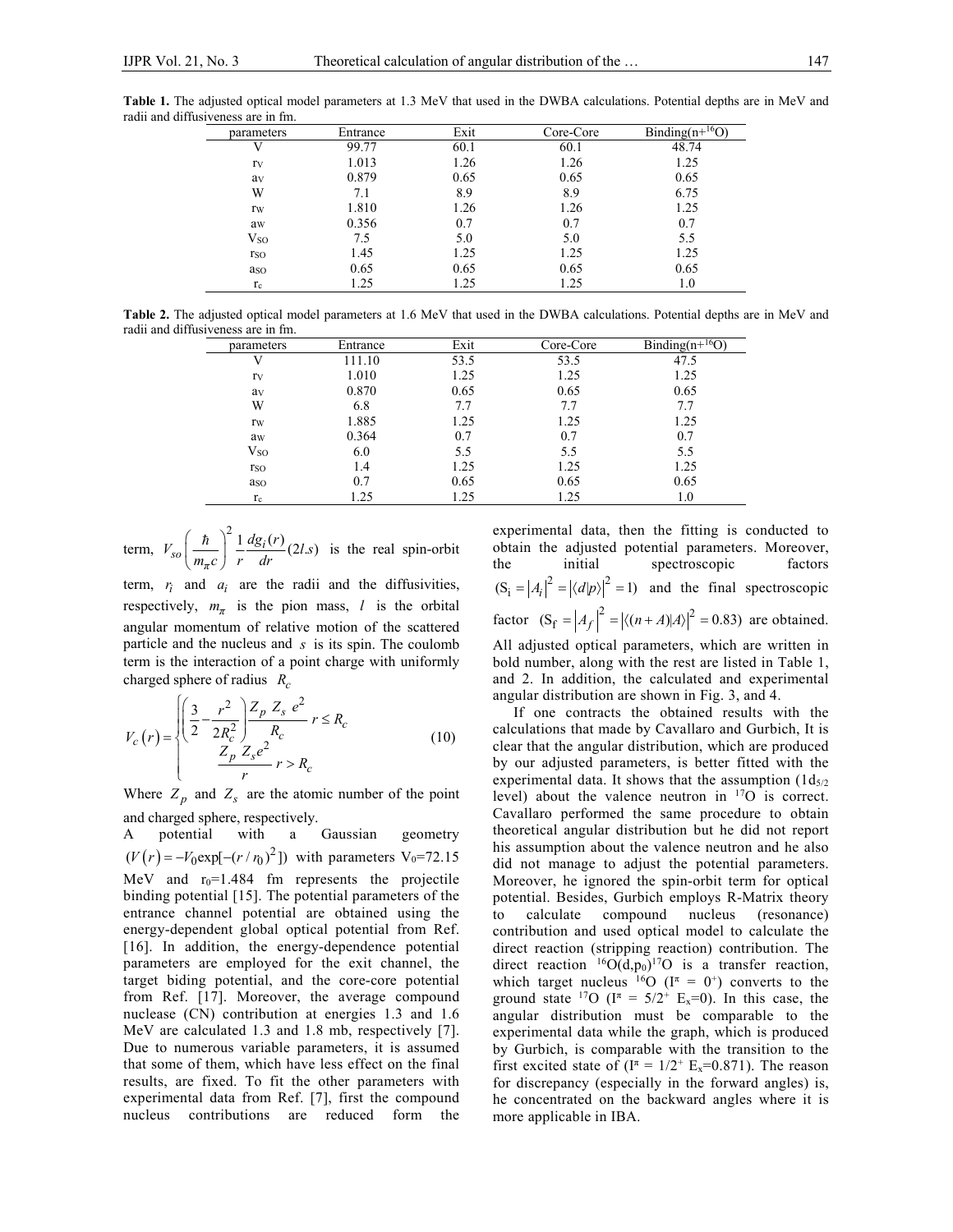

Fig. 3. The angular distribution of  ${}^{16}O(d, p_0)$ <sup>17</sup>O at 1.3 MeV for the present work along with experimental and theoretical results from the Ref. [7], compound-nuclear (CN) contribution, and the calculation of Ref. [12].



Fig. 4. The angular distribution of  ${}^{16}O(d, p_0)$ <sup>17</sup>O at 1.6 MeV for the present work along with experimental and theoretical results from the Ref. [7], compound-nuclear (CN) contribution, and the calculation of Ref. [12].

## **1. Conclusion**

In this work, the DWBA formalism is employed to calculate the angular distribution of the transfer reaction (stripping reaction)  ${}^{16}O(d,p_0){}^{17}O$  at 1.3, and 1.6 MeV energies in the lab frame. The adjusted optical model parameters and the spectroscopic factors, which are obtained through the calculation, produce the results that are better fitted to the experimental data in comparison with the previous works. The global potential provides the optical potential parameters for a specific reaction in

### **References**

- 1. J Salomon, J-C Dran, T Guillou, B Moignard, L Pichon, P Walter, and F Mathis, *Nucl. Instr. and Meth* B, **266** (2008) 2273.
- 2. H Rafi-kheiri, O Kakuee, M Lamehi-Rachti, *Nucl. Instr. and Meth* B, **371** (2015) 46.
- 3. R L Dangle, L D Oppliger, and G Hardie, *Phys. Rev*. (1964) B647.
- 4. A R Ramos, A Paúl, L Rijniers, M F da Silva, *J.C.Soares, Nucl. Instr. and Meth* B. **190** (2002) 95.
- 5. H C Chow, G M Griffiths, T H Hall, *Canadian Journal of Physics*, **53** (1975) 1672.

a wide range of the incident energies. To develop a global potential, it is essential to have the optical potential parameters in some steps in the range. As the previous calculations show inconsistencies at the energies below 2 MeV, our data can be utilized to modify the global potential. Moreover, as IBA needs the differential cross sections at the different angles, the calculated cross sections can be also useful for this purpose.

- 6. O Dietzsch, R A Douglas, E Farrelly Pessoa, V Gomes Porto, E W Hamburguer, T Polga, and O Sala, *Nucl. Phys*. A **114** (1968) 330.
- 7. S Cavallaro, A Cunsolo, R Potenza, A Rubbino, *Il Nuovo Cimento* A, **14** (1973) 692.
- 8. M Assunção, R Lichtenthäler, V Guimarães, A Lépine-Szily, G F Lima, A M Moro, *Physical Review C - Nuclear Physics*, **70** (2004) 054601-1.
- 9. G Amsel, D Samuel, *Anal. Chem*. **39** (1967) 1689.
- 10. W Jiang, V Shutthanandan, S Thevuthasan, D E McCready, W J Weber, *Nucl. Instr. and Meth* B, **207**